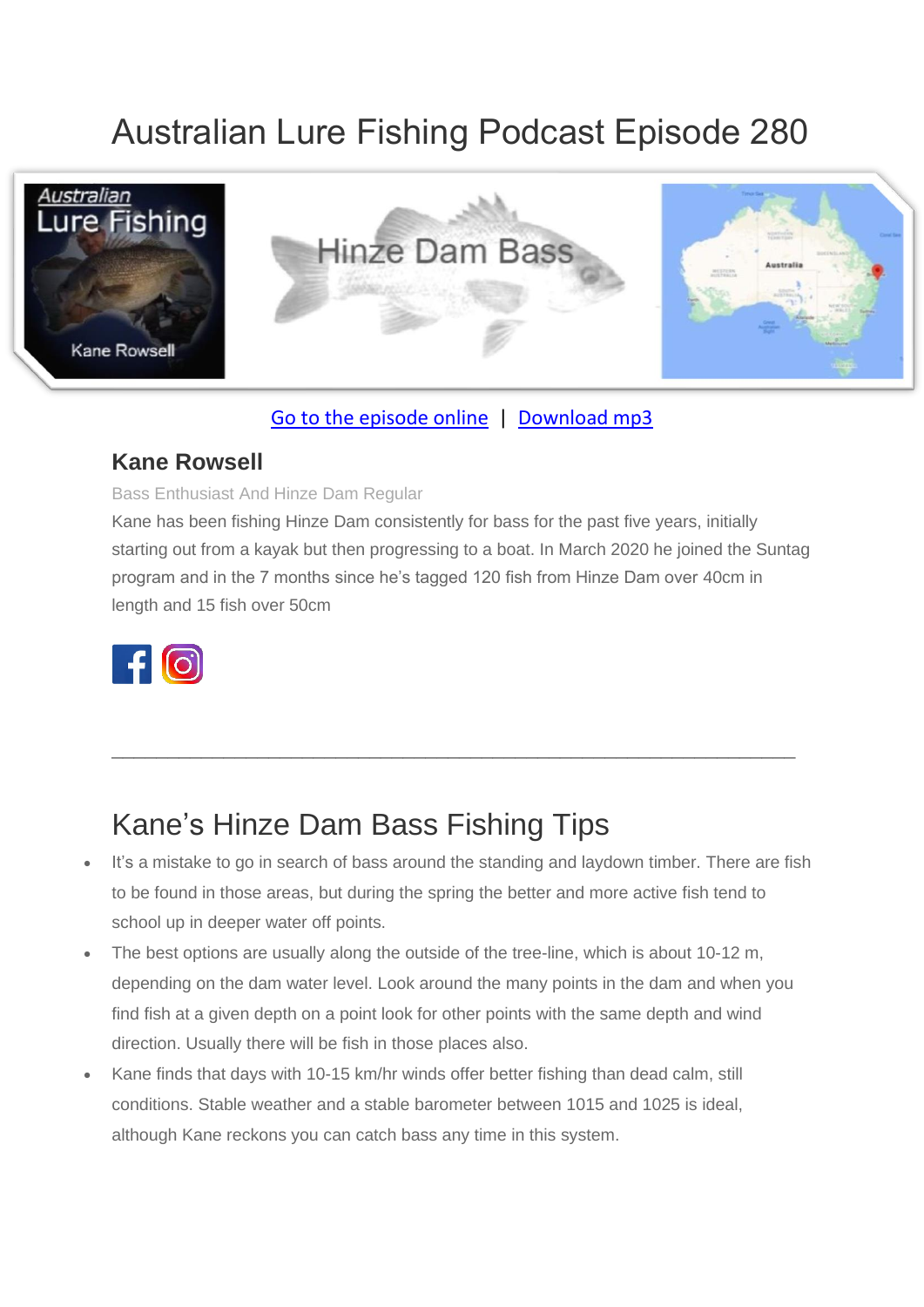• Because of water depth around the tree line, Hinze Dam is easier to fish when it's not full to capacity. At the time of recording the dam was 88% full, which is perfect for bass and gives that magic 10-12m depth at the tree line.

## Kane's Bass Fishing Tackle

- Kane has four baitcast rods on his boat, three of which are 3-7kg line class, the fourth is 5- 8kg. These are fitted with Shimano Curado reels, 15lb braided line and 16lb fluorocarbon leader, with the heavier rod loaded with 20lb for when he's casting into the trees and needs to control fish fast.
- On the spin gear Kane uses 1-3 or 2-5kg rods with 2500 size reels loaded with 10lb braid. A 10lb fluorocarbon leader completes the combo.

## Kane's Best Hinze Dam Bass Fishing Lures

- Spoons such as the Hot Bite Raptor (30g) or the Palms Slow Blatt (20-40g, depending on depth and conditions) are good options on Hinze Dam and are best fished on baitcast gear. The technique varies with spoons, but because the fish are generally near the bottom in this storage, it starts by casting long (beyond where the fish are holding) and letting the lure sink to bottom. It can then be worked by slow rolling, a quick burn, a few quick turns of the reel followed by free spooling to the bottom or some fast turns of the reel followed by a one or two second pause……. Mix it up until you find what's working best on the day.
- Slider Grubs on 5/8 Berkley Down Deep or Smak jig heads allow these ubiquitous bass lures to be used at the depths that Kane is fishing in Hinze. Kane suggests casting them well beyond the fish and allowing them to sink to the appropriate depth before slow rolling them back through the school. Once again, mix it up with a few pauses and speed changes until you crack the daily code.
- When the fish are shut down an ice jig is definitely worth a try. Kane uses a 14g Damiki Ice Jig, which unfortunately is not made by Damiki any longer – though Kane reckons another company has started making the same lure. This lure is dropped down incrementally until it's in the fish's face, then either just left to sit or given the occasional twitch and being allowed to resettle.
- In the warmer months the fish become more scattered and harder to target, so Kane switches to a 20g Storm Biscay Shad. Cast it long, let it sink to the required depth (count down if appropriate) then slow roll back through the school of bass.
- Also in the summer, a relatively heavy spinnerbait (1/2 to 3/4 oz or more) is a good option, being relatively weedless and having sufficient weight to reach and stay at the required